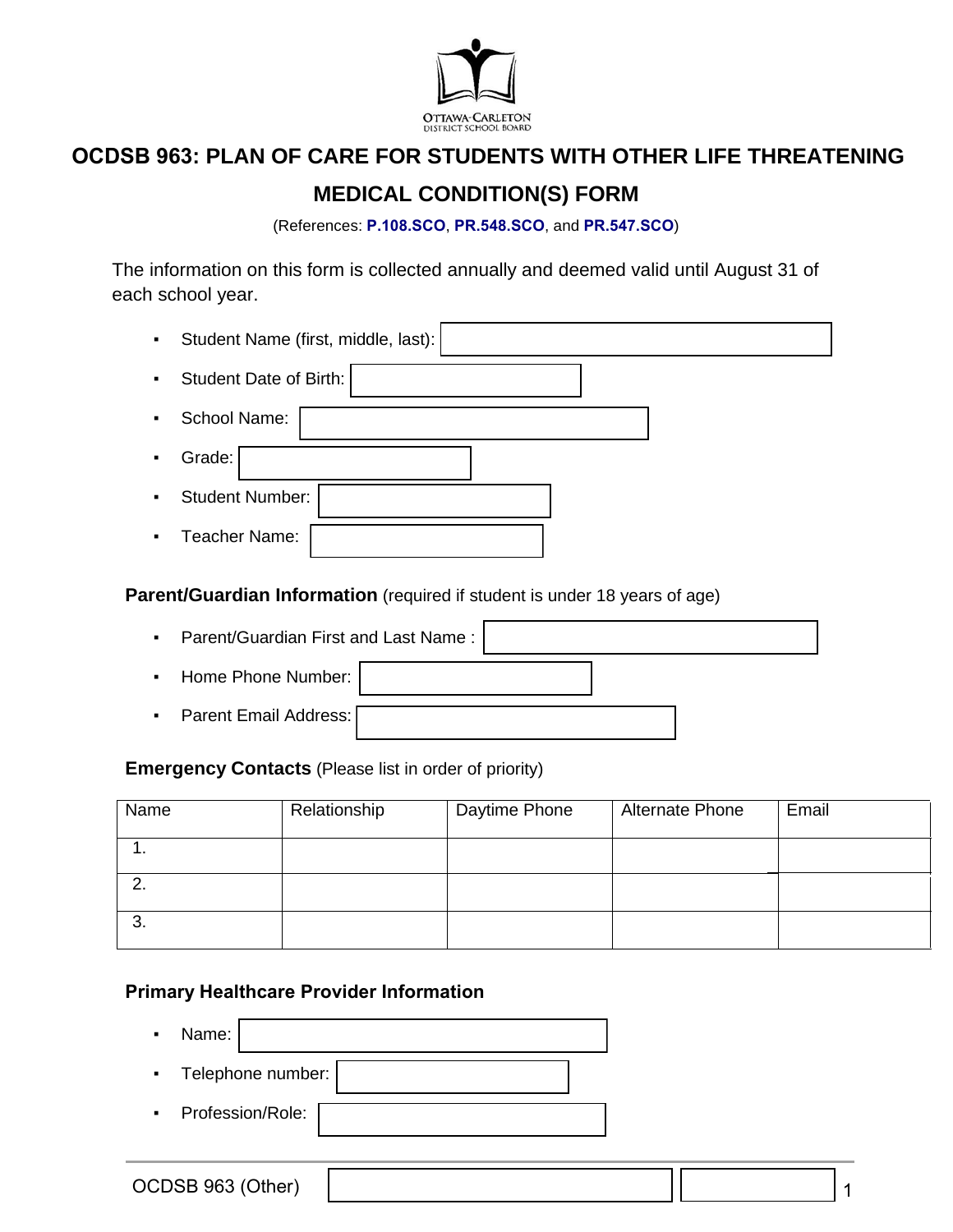#### **Student Medical Information**

Please specify the medical condition:

### **Healthcare Specialist Information**

Healthcare Specialist

Same as Primary Healthcare Provider.

Different from Primary Healthcare Provider (Complete the following information)

| Name:                                 |
|---------------------------------------|
| Telephone:                            |
| Profession/Role:                      |
| <b>Certified Asthma Educator</b>      |
| <b>Certified Respiratory Educator</b> |
| <b>Nurse Practitioner</b>             |
| Pharmacist                            |
| Physician                             |
| <b>Registered Nurse</b>               |
| <b>Respiratory Therapist</b>          |
| Other. Please specify:                |
|                                       |

 $\vert \vert$  I/We authorize the school staff to contact the above health care provider as required to attend to the well-being of the student.

**Please upload the most recent, original instructions, prescriptions, and labels pertaining to each medication. Date of prescription/notes must be captured.**

#### **Daily Management and Emergency Procedures**

I/We authorize the school staff to contact the above health care provider as required to attend to the well-being of the student.

**Please upload the most recent, original instructions, prescriptions, and labels pertaining to each medication. Date of prescription/notes must be captured.**

2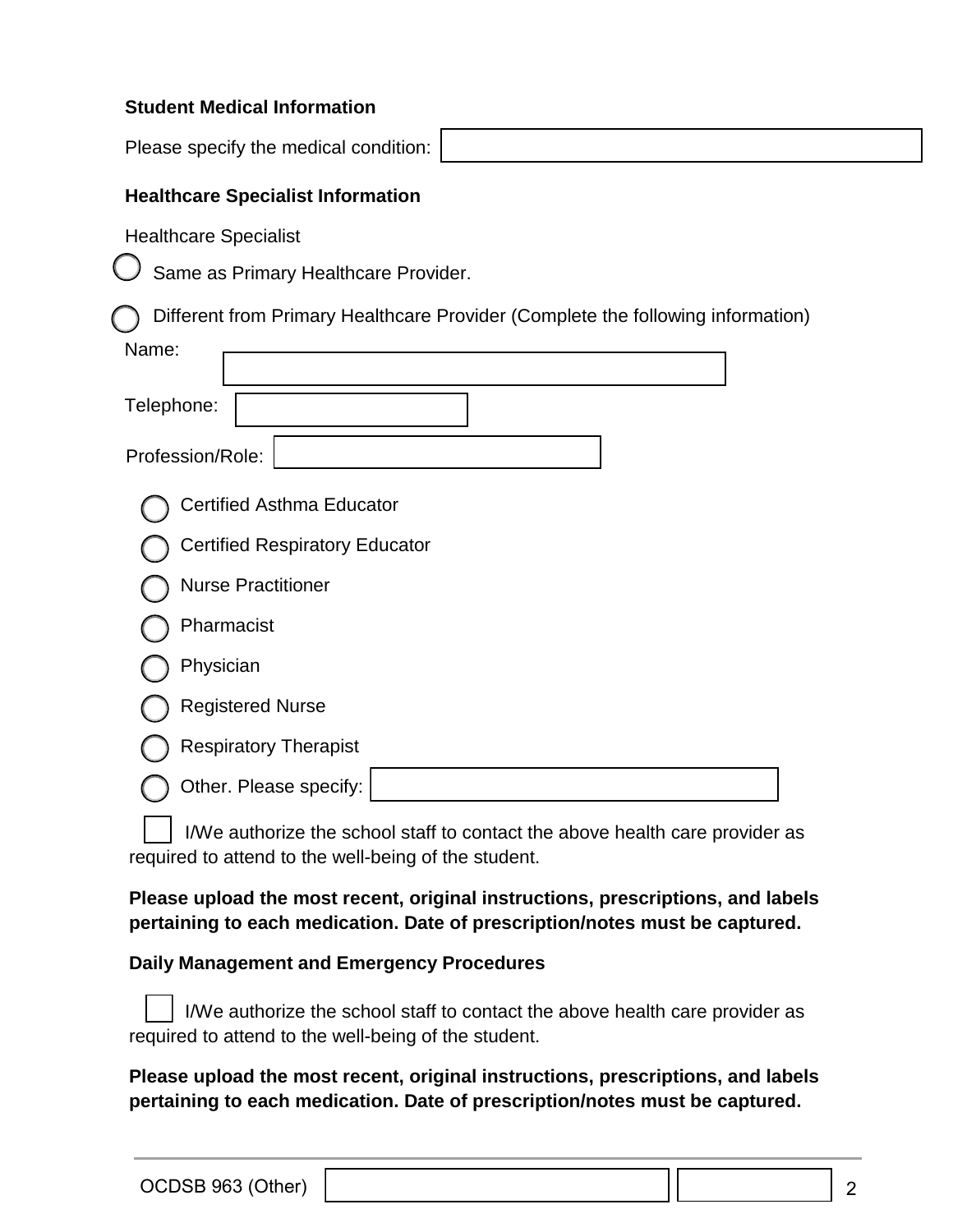#### **Daily Management and Emergency Procedures**

Triggers:

Avoidance Strategies and Safety Measures:

Symptoms and Warning Signs:

Course of Action:

Other Required Accommodation: (e.g. during nutrition breaks, field trips)

Other Comments:

#### **Medication**

Does prescribed medication have to be administered during school hours?

Yes.

No. Please proceed to "Consent to Release Information".

| Name of medication:                      |  |  |  |  |  |
|------------------------------------------|--|--|--|--|--|
| Dosage of Medication:                    |  |  |  |  |  |
| Time of Medication:                      |  |  |  |  |  |
| Special Instructions for Administration: |  |  |  |  |  |
|                                          |  |  |  |  |  |
|                                          |  |  |  |  |  |
| <b>Duration of Medication Regime:</b>    |  |  |  |  |  |
| <b>Caution of Notable Side Effects:</b>  |  |  |  |  |  |
|                                          |  |  |  |  |  |
|                                          |  |  |  |  |  |

OCDSB 963 (Other)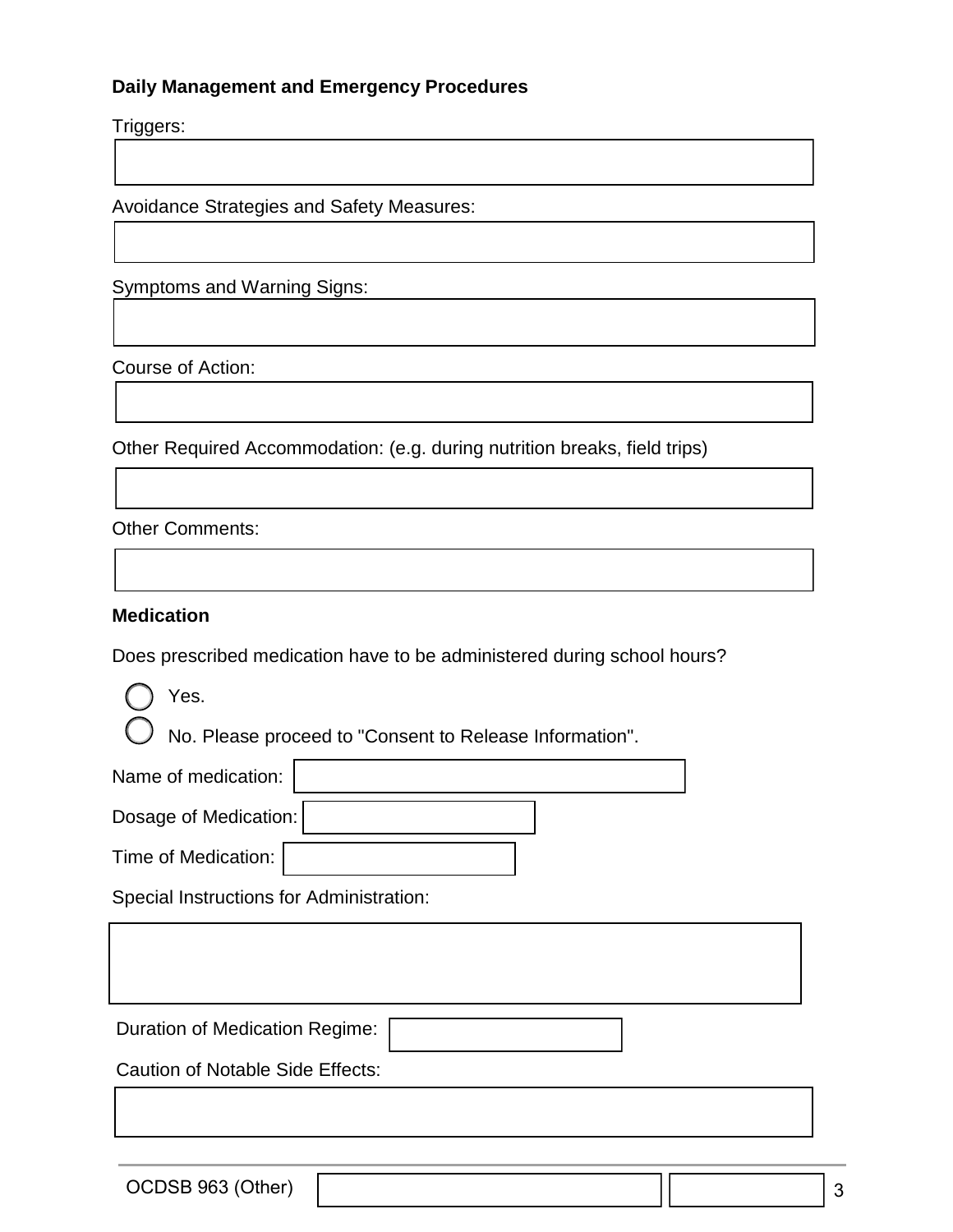Do you authorize the student to carry required medication and delivery devices at all times?

| Yes. Please specify below. |
|----------------------------|
|                            |

) No. Please specify below.

Please specify (eg. name of individual or locker number):

Please specify location of backup medication in school:

Storage Cautions (if any):

Disposal Instructions:

I/We acknowledge that it is my/our responsibility to submit enough backup medication and medical supplies to school and to track the expiration date.

# **Parent(s)/Guardian(s) Authorization to Administer Medication**

The administration of medication involves certain elements of risk, including, but not limited to illness, adverse reactions or other complications. Reactions caused by the administration of any medication can occur without fault on any party; the student, or the OCDSB or its employees or agents. By requesting and consenting to the administration of medication by an employee of the OCDSB, or by authorizing the self-administration of medication by the student, you are assuming any associated risks.

**In life-threatening emergencies,** staff will administer prescribed medication to students "in loco parentis" and not as healthcare professionals

I/We authorize the OCDSB staff to administer prescribed medication to the student as prescribed. I/We understand that OCDSB staff is not medically trained to administer medication and bear sole responsibility for any adverse reaction that might occur following the administration of medication.

The student is capable of administering their own medication. I/We bear sole responsibility for any adverse reaction that might occur following the self-administration of medication.

## **Consent to Release Information**

## **Does the student use OSTA bus on a regular basis?**

Yes. A copy of the Student Care Plan will be shared with OSTA.

No.